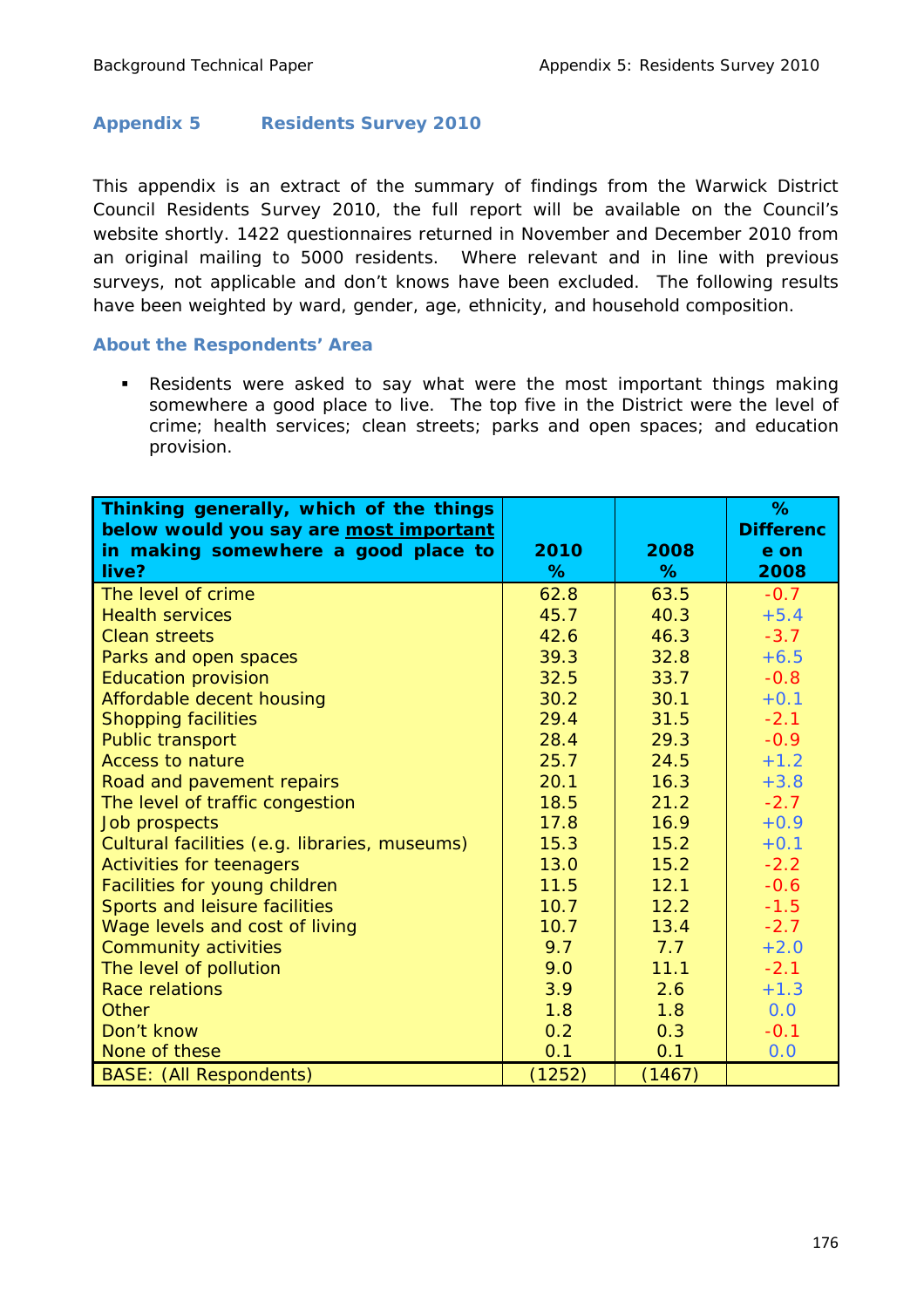- Compared with 2008, parks and open spaces and health services have become a lot more important to residents, with a decline in importance for clean streets; the level of traffic congestion; and wage levels and the cost of living.
- Residents were asked to think about their local area and indicate things that most need improving. The top five improvements were road and pavement repairs; the level of traffic congestion; activities for teenagers; affordable decent housing; and job prospects.
- Compared with 2008, job prospects have increased by 8.4%; and road and pavement repairs have increased by 7.4%, with a decline in the need for improvement for the level of crime at 9.6%; and activities for teenagers has dropped by 8.6%.

| Thinking about this local area, which of<br>the things below, if any, do you think | 2010<br>% | 2008<br>% | %<br><b>Difference</b> |
|------------------------------------------------------------------------------------|-----------|-----------|------------------------|
| most needs improving                                                               |           |           | on 2008                |
| Road and pavement repairs                                                          | 44.6      | 37.2      | $+7.4$                 |
| The level of traffic congestion                                                    | 36.9      | 35.5      | $+1.4$                 |
| <b>Activities for teenagers</b>                                                    | 35.7      | 44.3      | $-8.6$                 |
| Affordable decent housing                                                          | 24.4      | 24.5      | $-0.1$                 |
| Job prospects                                                                      | 20.8      | 12.4      | $+8.4$                 |
| The level of crime                                                                 | 19.8      | 29.4      | $-9.6$                 |
| Public transport                                                                   | 18.5      | 20.8      | $-2.3$                 |
| <b>Clean streets</b>                                                               | 18.0      | 23.7      | $-5.7$                 |
| Facilities for young children                                                      | 14.3      | 13.9      | $+0.4$                 |
| Wage levels and cost of living                                                     | 13.6      | 13.6      | 0.0                    |
| <b>Shopping facilities</b>                                                         | 13.5      | 12.3      | $+1.2$                 |
| Community activities                                                               | 12.8      | 14.1      | $-1.3$                 |
| Sports and leisure facilities                                                      | 12.0      | 14.1      | $-2.1$                 |
| <b>Health services</b>                                                             | 10.0      | 10.0      | 0.0                    |
| Cultural facilities (e.g. libraries, museums)                                      | 9.5       | 7.7       | $+1.8$                 |
| Parks and open spaces                                                              | 9.5       | 8.1       | $+1.4$                 |
| The level of pollution                                                             | 6.6       | 6.3       | $+0.3$                 |
| <b>Education provision</b>                                                         | 4.8       | 3.9       | $+0.9$                 |
| <b>Access to nature</b>                                                            | 4.6       | 6.2       | $-1.6$                 |
| <b>Race relations</b>                                                              | 2.3       | 2.4       | $-0.1$                 |
| Other                                                                              | 7.3       | 6.6       | $+0.7$                 |
| Don't know                                                                         | 1.1       | 1.4       | $-0.3$                 |
| None of these                                                                      | 2.4       | 1.2       | $+1.2$                 |
| <b>BASE:</b> (All Respondents)                                                     | (1254)    | (1490)    |                        |